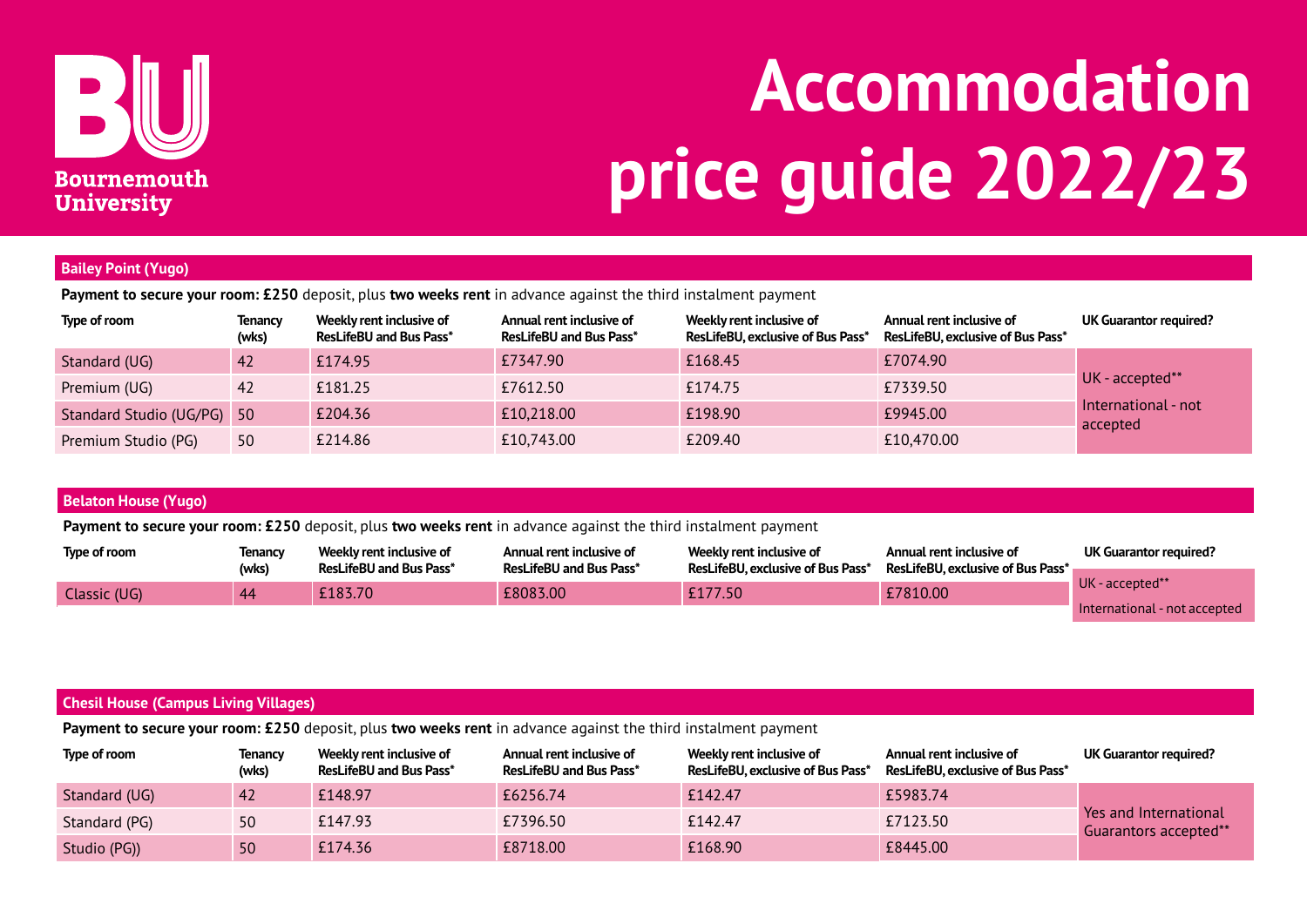## **Corfe House (Student Roost)**

# **Payment to secure your room: £250** deposit

| Type of room          | <b>Tenancy</b><br>(wks) | Weekly rent inclusive of<br><b>ResLifeBU and Bus Pass*</b> | Annual rent inclusive of<br><b>ResLifeBU and Bus Pass*</b> | Weekly rent inclusive of<br>ResLifeBU, exclusive of Bus Pass* | Annual rent inclusive of<br>ResLifeBU, exclusive of Bus Pass* | UK Guarantor required?       |
|-----------------------|-------------------------|------------------------------------------------------------|------------------------------------------------------------|---------------------------------------------------------------|---------------------------------------------------------------|------------------------------|
| Standard (UG)         | 42                      | £148.28                                                    | £6227.76                                                   | £141.78                                                       | £5954.76                                                      |                              |
| Premium (UG)          | -42                     | £156.89                                                    | £6589.38                                                   | £150.39                                                       | £6316.38                                                      | <b>Yes and International</b> |
| Premium (NHS-UG) (PG) | $\overline{50}$         | £155.85                                                    | £7792.50                                                   | £150.39                                                       | £7519.50                                                      | Guarantors accepted**        |
| Studio (PG)           | 50                      | £175.89                                                    | £8794.50                                                   | £170.43                                                       | £8521.50                                                      |                              |

## **Cranborne House (Campus Living Villages)**

**Payment to secure your room: £250** deposit, plus **two weeks rent** in advance against the third instalment payment

| Type of room                | <b>Tenancy</b><br>(wks) | Weekly rent inclusive of<br><b>ResLifeBU and Bus Pass*</b> | Annual rent inclusive of<br><b>ResLifeBU and Bus Pass*</b> | Weekly rent inclusive of<br>ResLifeBU, exclusive of Bus Pass* | Annual rent inclusive of<br>ResLifeBU, exclusive of Bus Pass* | UK Guarantor required? |
|-----------------------------|-------------------------|------------------------------------------------------------|------------------------------------------------------------|---------------------------------------------------------------|---------------------------------------------------------------|------------------------|
| Value (UG)                  | 42                      | £140.15                                                    | £5886.30                                                   | £133.65                                                       | £5613.30                                                      |                        |
| Standard (UG)               | 42                      | £149.78                                                    | £6290.76                                                   | £143.28                                                       | £6017.76                                                      |                        |
| Premium (UG)                | 42                      | £157.78                                                    | £6626.76                                                   | £151.28                                                       | £6353.76                                                      |                        |
| Value (Paramedic)(UG)       | 46                      | £139.58                                                    | £6420.68                                                   | £133.65                                                       | £6147.90                                                      |                        |
| Standard (Paramedic)(UG) 46 |                         | £149.21                                                    | £6863.66                                                   | £143.28                                                       | £6590.88                                                      | Yes and International  |
| Premium (Paramedic)(UG) 46  |                         | £157.21                                                    | £7231.66                                                   | £151.28                                                       | £6958.88                                                      | Guarantors accepted**  |
| Value (UG)                  | 50                      | £139.11                                                    | £6955.50                                                   | £133.65                                                       | £6682.50                                                      |                        |
| Standard (UG)               | 50                      | £148.74                                                    | £7437.00                                                   | £143.28                                                       | £7164.00                                                      |                        |
| Premium (UG)                | 50                      | £156.74                                                    | £7837.00                                                   | £151.28                                                       | £7564.00                                                      |                        |
| Studio (UG/PG)              | 50                      | £165.60                                                    | £8280.00                                                   | £160.14                                                       | £8007.00                                                      |                        |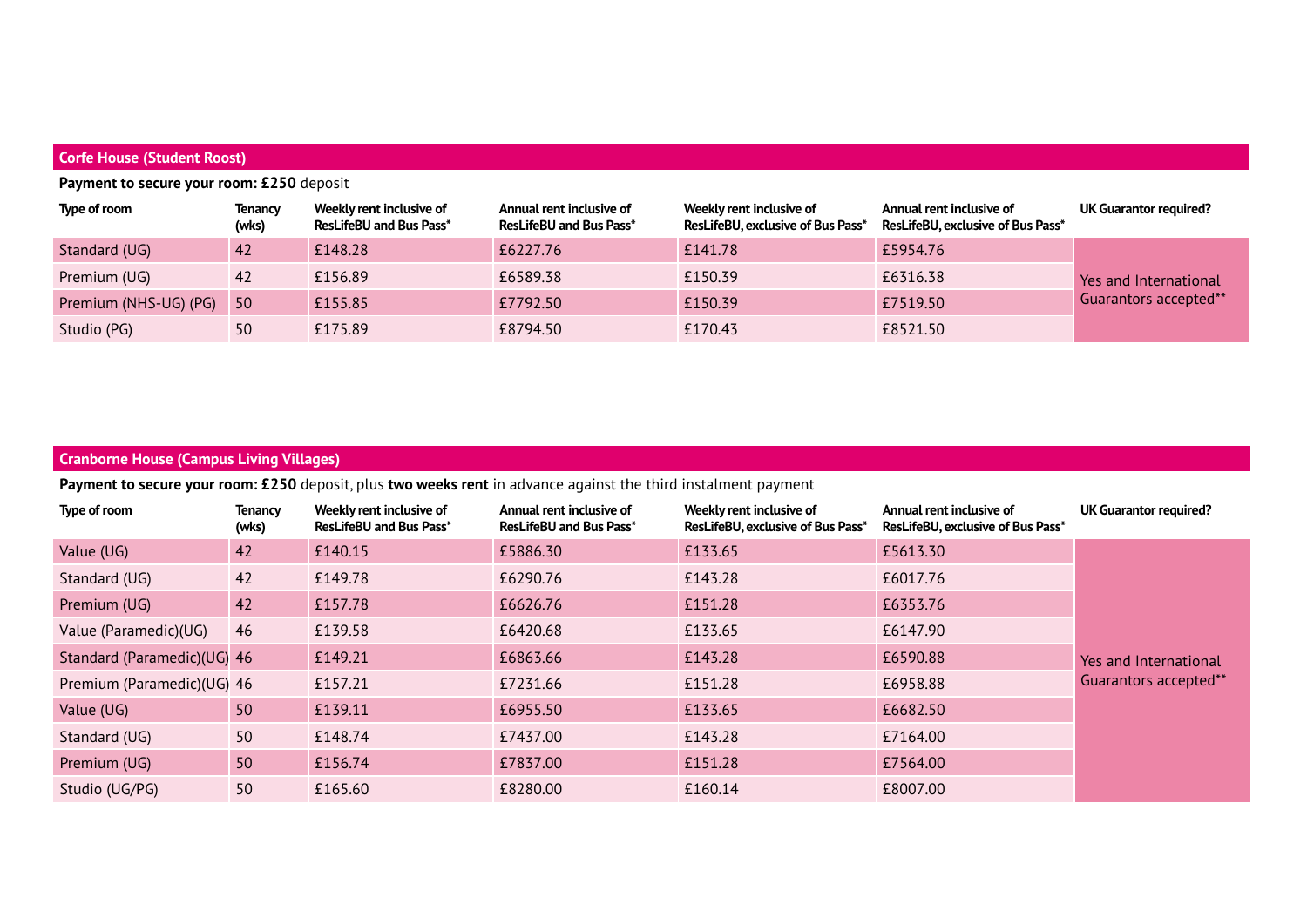## **Dorchester House (Bournemouth University)**

Payment to secure your room: £250 Rent Instalment 1

# Type of room **Tenancy** Weekly rent inclusive of Annual rent inclusive of Weekly rent inclusive of Annual rent inclusive of UK Guarantor required? **(wks) ResLifeBU and Bus Pass\* ResLifeBU and Bus Pass\* ResLifeBU, exclusive of Bus Pass\* ResLifeBU, exclusive of Bus Pass\***  Standard (UG) 42 £162.96 £6844.32 £156.46 £6571.32 No Premium (UG) 42 £172.84 £7259.28 £166.34 £6986.28 Standard (NHS) (UG) 50 £161.92 £8096.00 £7823.00 £156.46 £7823.00 Premium (NHS) (UG) 50 £171.92 £8596.00 £166.46 £8323.00 Standard Studio (UG/PG) 50 £194.94 **£9747.00** £9747.00 £189.48 £9474.00 Premium Studio (UG/PG) 50  $\overline{203.29}$   $\overline{10,164.50}$   $\overline{197.83}$   $\overline{197.83}$   $\overline{197.83}$

## **Lyme Regis House (Campus Living Villages)**

**Payment to secure your room: £250** deposit, plus **two weeks rent** in advance against the third instalment payment

| Type of room  | Tenancy<br>(wks) | Weekly rent inclusive of<br><b>ResLifeBU and Bus Pass*</b> | Annual rent inclusive of<br><b>ResLifeBU and Bus Pass*</b> | Weekly rent inclusive of<br>ResLifeBU, exclusive of Bus Pass* | Annual rent inclusive of<br>ResLifeBU, exclusive of Bus Pass* | UK Guarantor required?                |
|---------------|------------------|------------------------------------------------------------|------------------------------------------------------------|---------------------------------------------------------------|---------------------------------------------------------------|---------------------------------------|
| Standard (UG) |                  | £157.86                                                    | £6630.12                                                   | £151.36                                                       | £6357.12                                                      | <b>Printing</b> Yes and International |
| Studio (UG)   | 50               | £174.36                                                    | £8718.00                                                   | £168.90                                                       | £8445.00                                                      | Guarantors accepted**                 |

## **Okeford House (Campus Living Villages)**

**Payment to secure your room: £250** deposit, plus **two weeks rent** in advance against the third instalment payment

| Type of room  | Tenancv<br>(wks) | Weekly rent inclusive of<br><b>ResLifeBU and Bus Pass*</b> | Annual rent inclusive of<br><b>ResLifeBU and Bus Pass*</b> | Weekly rent inclusive of<br><b>ResLifeBU, exclusive of Bus Pass*</b> | Annual rent inclusive of<br><b>ResLifeBU, exclusive of Bus Pass*</b> | UK Guarantor required? |
|---------------|------------------|------------------------------------------------------------|------------------------------------------------------------|----------------------------------------------------------------------|----------------------------------------------------------------------|------------------------|
| Standard (PG) | 50               | £147.93                                                    | £7396.50                                                   | £142.47                                                              | £7123.50                                                             | Pes and International  |
| Studio (PG)   | 50               | £174.36                                                    | £8718.00                                                   | £168.90                                                              | £8445.00                                                             | Guarantors accepted**  |

#### **Purbeck House (Unite PLC)**

**Payment to secure your room: £250** advance rent payment, deducted from the first rent payment

| Type of room  | Tenancy<br>(wks) | Weekly rent inclusive of<br><b>ResLifeBU and Bus Pass*</b> | Annual rent inclusive of<br><b>ResLifeBU and Bus Pass*</b> | Weekly rent inclusive of<br>ResLifeBU, exclusive of Bus Pass* | Annual rent inclusive of<br>ResLifeBU, exclusive of Bus Pass* | UK Guarantor required?                                                                                                                                                                                                              |
|---------------|------------------|------------------------------------------------------------|------------------------------------------------------------|---------------------------------------------------------------|---------------------------------------------------------------|-------------------------------------------------------------------------------------------------------------------------------------------------------------------------------------------------------------------------------------|
| Standard (UG) |                  | £150.24                                                    | £6310.08                                                   | £143.74                                                       | £6037.08                                                      | <b>Printing Printiple Setup</b> Printiple Printiple Printiple Printiple Printiple Printiple Printiple Printiple Printiple Printiple Printiple Printiple Printiple Printiple Printiple Printiple Printiple Printiple Printiple Print |
| Studio (UG)   |                  | £178.27                                                    | £8913.50                                                   | £172.81                                                       | £8640.50                                                      | "Guarantors accepted**                                                                                                                                                                                                              |